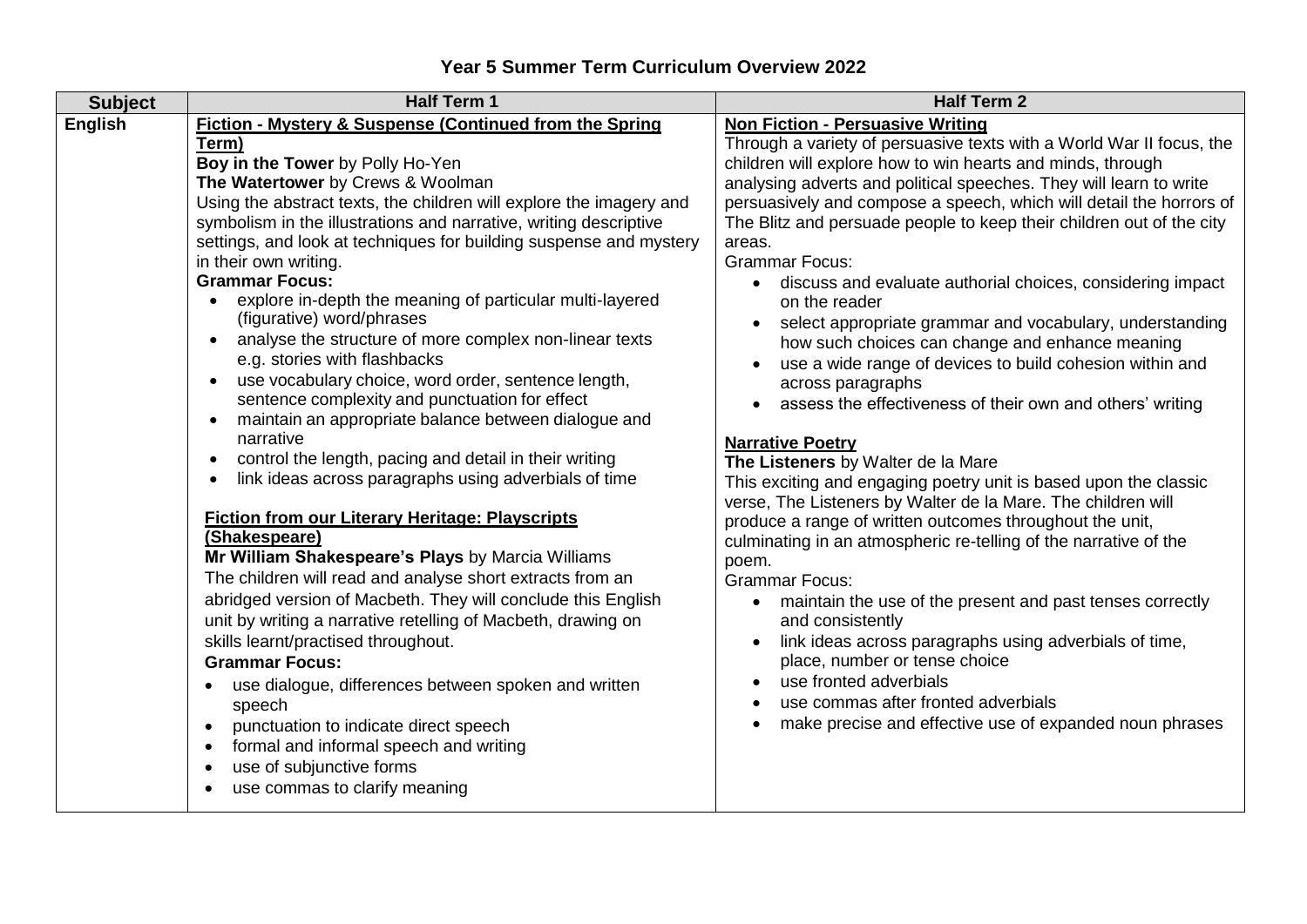|                    | Reading<br>The children will be encouraged to read as widely as possible at home and at school, with an emphasis on reading for pleasure. They will<br>be encouraged to widen their experience of different genres and complexity of texts, whilst increasing their reading stamina. They are<br>expected to complete a minimum of two reading comments each week from a wide range of tasks at home and school. During guided<br>reading lessons, the children will read and discuss a variety of texts and genres in a small group lead by a teacher, developing their<br>comprehension skills. Books will be selected dependent on their ability.<br><b>Spelling/Phonics</b><br>Using Essential Spellings, the teaching of spelling will build on the phonics taught in Key Stage 1. Activities will include routine spelling<br>tasks, games, homework and dictations using spelling rules.<br><b>Handwriting</b> |                                          |  |
|--------------------|-----------------------------------------------------------------------------------------------------------------------------------------------------------------------------------------------------------------------------------------------------------------------------------------------------------------------------------------------------------------------------------------------------------------------------------------------------------------------------------------------------------------------------------------------------------------------------------------------------------------------------------------------------------------------------------------------------------------------------------------------------------------------------------------------------------------------------------------------------------------------------------------------------------------------|------------------------------------------|--|
|                    | Handwriting will continue to be taught, with the aim of increasing the fluency with which pupils are able to write down what they want to<br>say.                                                                                                                                                                                                                                                                                                                                                                                                                                                                                                                                                                                                                                                                                                                                                                     |                                          |  |
| <b>Mathematics</b> | <b>Number: Fractions (Continued from Spring Term)</b>                                                                                                                                                                                                                                                                                                                                                                                                                                                                                                                                                                                                                                                                                                                                                                                                                                                                 | <b>Geometry: Property of Shape</b>       |  |
|                    | Multiply unit fractions by an integer                                                                                                                                                                                                                                                                                                                                                                                                                                                                                                                                                                                                                                                                                                                                                                                                                                                                                 | • Identify angles                        |  |
|                    | Multiply non-unit fractions by an integer                                                                                                                                                                                                                                                                                                                                                                                                                                                                                                                                                                                                                                                                                                                                                                                                                                                                             | Compare and order angles                 |  |
|                    | Multiply mixed numbers by integers                                                                                                                                                                                                                                                                                                                                                                                                                                                                                                                                                                                                                                                                                                                                                                                                                                                                                    | Measure angles in degrees                |  |
|                    | Calculate fractions of a quantity Recap                                                                                                                                                                                                                                                                                                                                                                                                                                                                                                                                                                                                                                                                                                                                                                                                                                                                               | Measuring with a protractor              |  |
|                    | Fraction of an amount<br>$\bullet$                                                                                                                                                                                                                                                                                                                                                                                                                                                                                                                                                                                                                                                                                                                                                                                                                                                                                    | Drawing lines and angles accurately      |  |
|                    | Using fractions as operators                                                                                                                                                                                                                                                                                                                                                                                                                                                                                                                                                                                                                                                                                                                                                                                                                                                                                          | Calculating angles on a straight line    |  |
|                    |                                                                                                                                                                                                                                                                                                                                                                                                                                                                                                                                                                                                                                                                                                                                                                                                                                                                                                                       | Calculating angles around a point        |  |
|                    | <b>Number: Percentages and Decimals</b>                                                                                                                                                                                                                                                                                                                                                                                                                                                                                                                                                                                                                                                                                                                                                                                                                                                                               | Triangles                                |  |
|                    | Decimals up to 2 d.p.                                                                                                                                                                                                                                                                                                                                                                                                                                                                                                                                                                                                                                                                                                                                                                                                                                                                                                 | Quadrilaterals                           |  |
|                    | Decimals as fractions                                                                                                                                                                                                                                                                                                                                                                                                                                                                                                                                                                                                                                                                                                                                                                                                                                                                                                 | Calculating lengths and angles in shapes |  |
|                    | Understand thousandths<br>Thousandths as decimals                                                                                                                                                                                                                                                                                                                                                                                                                                                                                                                                                                                                                                                                                                                                                                                                                                                                     | Regular and irregular polygons           |  |
|                    |                                                                                                                                                                                                                                                                                                                                                                                                                                                                                                                                                                                                                                                                                                                                                                                                                                                                                                                       | Reasoning about 3-D shapes               |  |
|                    | Rounding decimals<br>$\bullet$<br>Order and compare decimals                                                                                                                                                                                                                                                                                                                                                                                                                                                                                                                                                                                                                                                                                                                                                                                                                                                          | <b>Geometry: Position and Direction</b>  |  |
|                    | Understand percentages<br>$\bullet$                                                                                                                                                                                                                                                                                                                                                                                                                                                                                                                                                                                                                                                                                                                                                                                                                                                                                   | Describe position                        |  |
|                    | Percentages as fractions and decimals                                                                                                                                                                                                                                                                                                                                                                                                                                                                                                                                                                                                                                                                                                                                                                                                                                                                                 | Draw on a grid                           |  |
|                    | Equivalent F.D.P.<br>$\bullet$                                                                                                                                                                                                                                                                                                                                                                                                                                                                                                                                                                                                                                                                                                                                                                                                                                                                                        | Position in the first quadrant           |  |
|                    |                                                                                                                                                                                                                                                                                                                                                                                                                                                                                                                                                                                                                                                                                                                                                                                                                                                                                                                       | Translation                              |  |
|                    | <b>Number: Decimals Continued</b>                                                                                                                                                                                                                                                                                                                                                                                                                                                                                                                                                                                                                                                                                                                                                                                                                                                                                     | <b>Translation with coordinates</b>      |  |
|                    | Adding decimals within 1<br>$\bullet$                                                                                                                                                                                                                                                                                                                                                                                                                                                                                                                                                                                                                                                                                                                                                                                                                                                                                 | Lines of symmetry                        |  |
|                    | Subtracting decimals within 1                                                                                                                                                                                                                                                                                                                                                                                                                                                                                                                                                                                                                                                                                                                                                                                                                                                                                         | Complete a symmetric figure              |  |
|                    | Complements to 1<br>$\bullet$                                                                                                                                                                                                                                                                                                                                                                                                                                                                                                                                                                                                                                                                                                                                                                                                                                                                                         | Reflection                               |  |
|                    | Adding decimals – crossing the whole                                                                                                                                                                                                                                                                                                                                                                                                                                                                                                                                                                                                                                                                                                                                                                                                                                                                                  | Reflection with coordinates              |  |
|                    | Adding decimals with the same number of decimal places                                                                                                                                                                                                                                                                                                                                                                                                                                                                                                                                                                                                                                                                                                                                                                                                                                                                |                                          |  |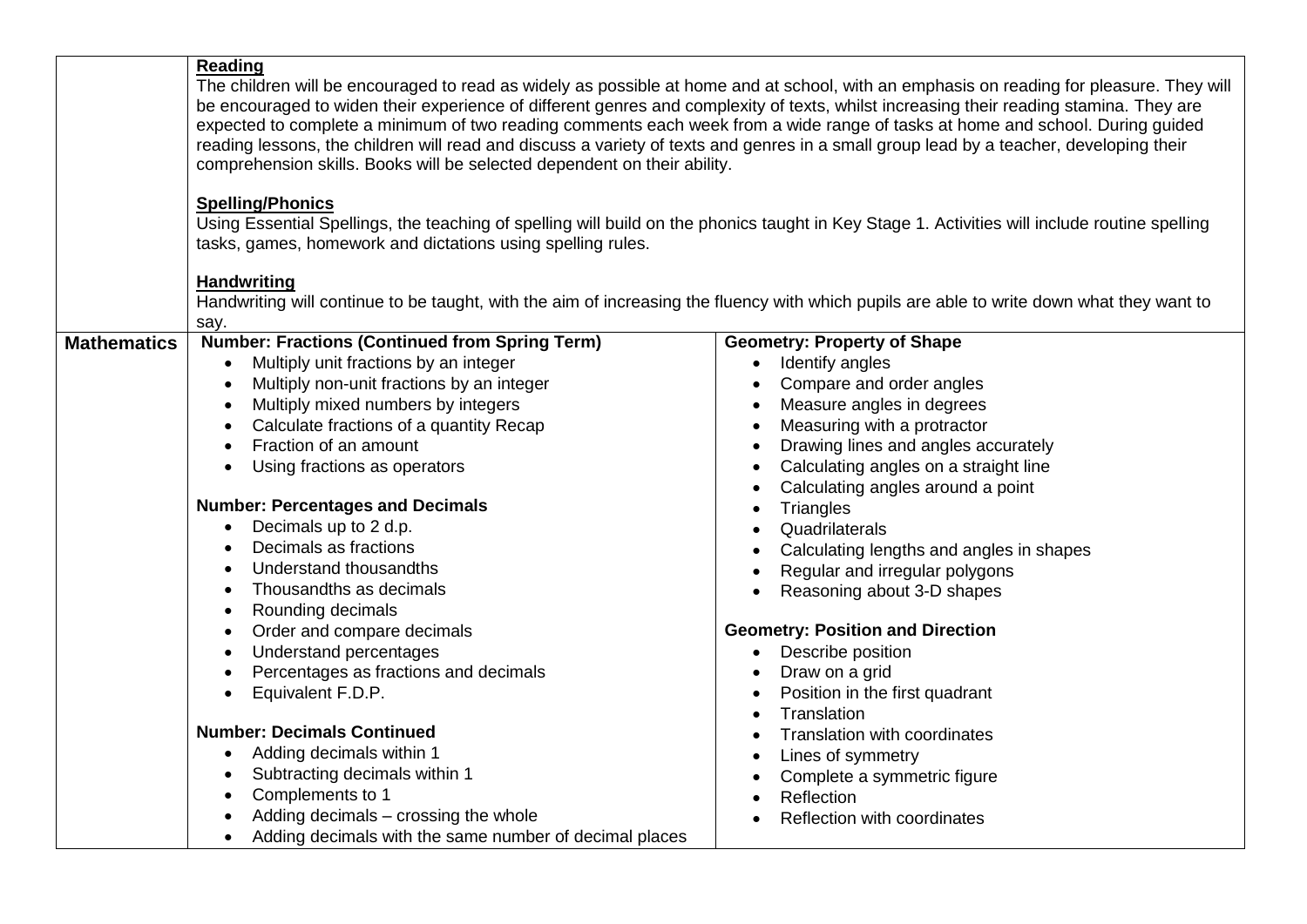|                     | • Subtracting decimals with the same number of decimal<br>places<br>Adding decimals with a different number of decimal<br>places<br>Subtracting decimals with a different number of decimal                                                                                                                                                                                                                                           | <b>Measurement: Converting Units</b><br>Kilometres<br>$\bullet$<br>Kilograms and kilometres<br>Millimetres and millilitres<br>Metric units    |  |
|---------------------|---------------------------------------------------------------------------------------------------------------------------------------------------------------------------------------------------------------------------------------------------------------------------------------------------------------------------------------------------------------------------------------------------------------------------------------|-----------------------------------------------------------------------------------------------------------------------------------------------|--|
|                     | places<br>Adding and subtracting wholes and decimals<br>Decimal sequences<br>Multiplying decimals by 10, 100 and 1,000<br>Dividing decimals by 10, 100 and 1,000                                                                                                                                                                                                                                                                      | Imperial units<br>Converting units of time<br>Timetables<br><b>Measurement: Volume</b>                                                        |  |
|                     |                                                                                                                                                                                                                                                                                                                                                                                                                                       | • What is volume?<br>Compare volume<br>Estimate volume<br><b>Estimate capacity</b>                                                            |  |
|                     | These skills will be taught separately. However, the children will be given opportunities to make rich connections across mathematical<br>ideas to develop fluency, mathematical reasoning and competence in problem solving. They will also apply their mathematical<br>knowledge to science and other subjects.                                                                                                                     |                                                                                                                                               |  |
| Science /           | <b>Properties and Changes of Materials (Continued from the</b>                                                                                                                                                                                                                                                                                                                                                                        | <b>Living things and their Habitats</b>                                                                                                       |  |
| <b>Relationship</b> | <b>Spring Term)</b>                                                                                                                                                                                                                                                                                                                                                                                                                   | During this unit, the children will learn about the differences in the                                                                        |  |
| and Sex             | In science, the children will learn about different materials, their                                                                                                                                                                                                                                                                                                                                                                  | life cycles of a mammal, an amphibian, an insect and a bird. They                                                                             |  |
| <b>Education</b>    | uses and their properties, as well as dissolving, separating mixtures                                                                                                                                                                                                                                                                                                                                                                 | will also explore the life process of reproduction in some plants and                                                                         |  |
|                     | and irreversible changes. The children will sort and classify objects<br>according to their properties, and they will explore the properties of                                                                                                                                                                                                                                                                                       | animals.                                                                                                                                      |  |
|                     | materials to find the most suitable material for different purposes.                                                                                                                                                                                                                                                                                                                                                                  | <b>Animals including humans</b>                                                                                                               |  |
|                     |                                                                                                                                                                                                                                                                                                                                                                                                                                       | The children will be able to describe the changes as humans                                                                                   |  |
|                     |                                                                                                                                                                                                                                                                                                                                                                                                                                       | develop to old age. There are several RSE lessons focusing on                                                                                 |  |
|                     |                                                                                                                                                                                                                                                                                                                                                                                                                                       | humans, about the complete human life cycle, a focus on puberty                                                                               |  |
|                     |                                                                                                                                                                                                                                                                                                                                                                                                                                       | and changes in boys and girls.                                                                                                                |  |
|                     | When working scientifically, the children will plan different types of scientific enquiries to answer questions, including recognising and<br>controlling variables where necessary; take measurements, using a range of scientific equipment, with increasing accuracy and precision,<br>take repeat readings when appropriate. They will record data and results using scientific diagrams and labels, classification keys, tables, |                                                                                                                                               |  |
|                     |                                                                                                                                                                                                                                                                                                                                                                                                                                       | scatter graphs, bar and line graphs; use test results to make predictions to set up further comparative and fair tests; report and present    |  |
|                     | support or refute ideas or arguments.                                                                                                                                                                                                                                                                                                                                                                                                 | findings from enquiries, including conclusions, causal relationships and explanations; and identify scientific evidence that has been used to |  |
| <b>Computing</b>    | <b>3D Modelling</b>                                                                                                                                                                                                                                                                                                                                                                                                                   | <b>Concept Maps</b>                                                                                                                           |  |
|                     | Using the Purple Mash tool, 2 Design and make, the children will                                                                                                                                                                                                                                                                                                                                                                      | In computing, the children will be introduced to concept mapping to                                                                           |  |
|                     | learn to use the programme to make a 3D design for a specific                                                                                                                                                                                                                                                                                                                                                                         | make connections between thoughts and ideas, and they will learn                                                                              |  |
|                     | purpose. They will learn how to adapt, edit and refine their plans                                                                                                                                                                                                                                                                                                                                                                    | the importance of recording concept maps visually. They will use                                                                              |  |
|                     | before printing a 2D net to make a 3D model. The children will also                                                                                                                                                                                                                                                                                                                                                                   | the correct vocabulary when creating their own concept maps and                                                                               |  |
|                     | explore the possibilities of 3D printing.                                                                                                                                                                                                                                                                                                                                                                                             | learn how a concept map can be used to retell stories and                                                                                     |  |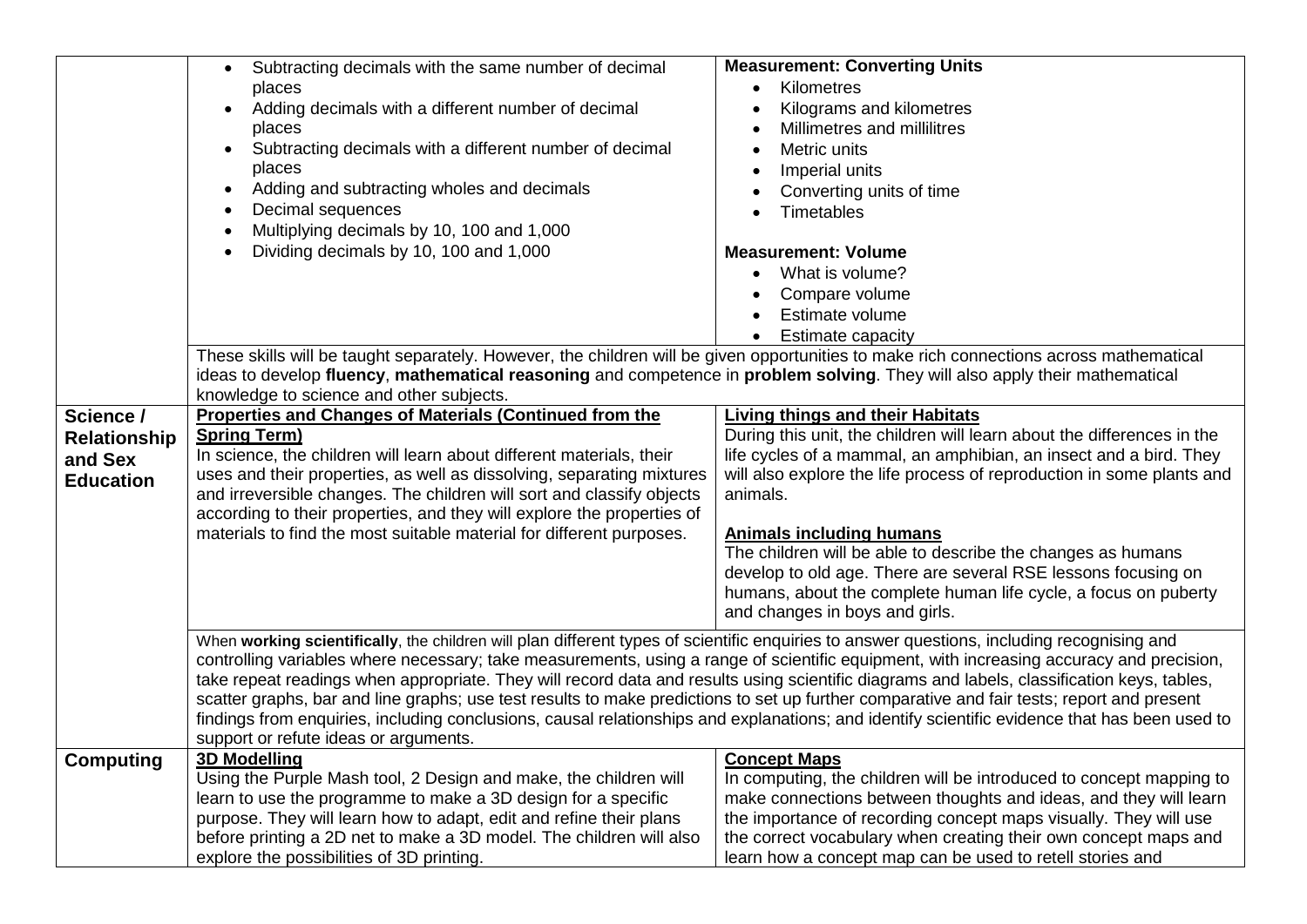|                                                                |                                                                                                                                                                                                                                                                                                                                                                                                                                                                                                                                                       | information. The children will conclude this computing unit by<br>creating a collaborative concept map and present this to an<br>audience.                                                                                                                                                                                                                                                                                                                                                                                                                                                                          |  |
|----------------------------------------------------------------|-------------------------------------------------------------------------------------------------------------------------------------------------------------------------------------------------------------------------------------------------------------------------------------------------------------------------------------------------------------------------------------------------------------------------------------------------------------------------------------------------------------------------------------------------------|---------------------------------------------------------------------------------------------------------------------------------------------------------------------------------------------------------------------------------------------------------------------------------------------------------------------------------------------------------------------------------------------------------------------------------------------------------------------------------------------------------------------------------------------------------------------------------------------------------------------|--|
|                                                                | <b>Online Safety</b><br>Throughout computing lessons, the children will discuss essential online-safety rules and learn to use technology safely, respectfully and<br>responsibly, recognising acceptable/unacceptable behaviour and identifying a range of ways to report concerns about content and<br>contact.                                                                                                                                                                                                                                     |                                                                                                                                                                                                                                                                                                                                                                                                                                                                                                                                                                                                                     |  |
| Art &<br>Design/<br><b>Design</b><br><b>Technology</b><br>(DT) | DT: Moving Toys with Cams - Control/Mechanisms<br>The children will investigate cam-mechanised toys, and then use<br>that new knowledge and skills to design, construct and evaluate<br>their own cam-controlled toys.                                                                                                                                                                                                                                                                                                                                | <b>Art &amp; Design: Still Life</b><br>The children will gain an understanding of still life, e.g. fruit, bowls,<br>glasses, bottles and musical instruments, using Cezanne/Renoir<br>from the Impressionist Movement and Gris/Picasso's cubist<br>paintings as stimuli. After using sketchbooks to record their<br>observations and use them to review and revisit ideas, they will<br>improve their mastery of art and design techniques including:<br>drawing and painting. Eventually developing their control of a range<br>of materials including: pencil and pen, paint, pastel, oil pastels and<br>collage. |  |
| <b>History</b><br>Geography                                    | <b>History: The Vikings (Continued from the Spring Term)</b><br>The struggle for the Kingdom of England to the time of Edward the<br>Confessor. Using artefacts and historical evidence, the children will<br>be given opportunities to gain knowledge and develop opinions<br>about Viking raids and invasions in the UK and around the world.<br>They will research Viking life in England and explore the<br>chronological development and the power struggles between the<br>Viking era to 1066.                                                  | Geography: Europe - A Study of the Alpine Region<br>In this unit, the children learn about the Alpine region of Europe,<br>how the Alps were formed and how homes are adapted to the<br>climate. They create a storyboard or digital book on mountain<br>formation, design an Alpine home, and produce literature for<br>visitors to the area using geographical vocabulary. The unit builds<br>on previous work the children have done investigating their local<br>area and other regions of the UK.                                                                                                              |  |
| <b>Modern</b><br>Foreign<br>Language:<br><b>French</b>         | <b>French Speaking World</b><br>In this unit, the children will discover that there are many French-<br>speaking countries in the world. They will learn to give and follow<br>directions in French, discuss climate and use comparative<br>language, which they will practise as they explore different French-<br>speaking countries and the cultural treasures belonging to those<br>countries.                                                                                                                                                    | <b>Meet My French Family</b><br>This unit introduces family and relations vocabulary, the possessive<br>adjective, my, and how to express likes and dislikes. The children<br>learn that they can compose a written composition by recycling and<br>re-ordering known words and phrases. They will conclude this unit<br>by producing a piece of written work describing members of a<br>family, their looks, their ages, their birthdays and their likes and<br>dislikes.                                                                                                                                          |  |
| <b>Music</b><br>Taught by<br>Mrs. Downie                       | It's a Round - Pitch<br>This unit develops children's ability to sing and play music in two (or more) parts. They will explore the effect of two or more pitched notes<br>sounding together - harmony. They will experiment with clusters of pitched notes and discover which combinations are 'comfortable'<br>(concords), and which 'clash' (discords). They will sing rounds and experiment with melodic ostinato to provide accompaniments. They<br>will experience playing drones and single note accompaniments.<br>At the Movies - Composition |                                                                                                                                                                                                                                                                                                                                                                                                                                                                                                                                                                                                                     |  |